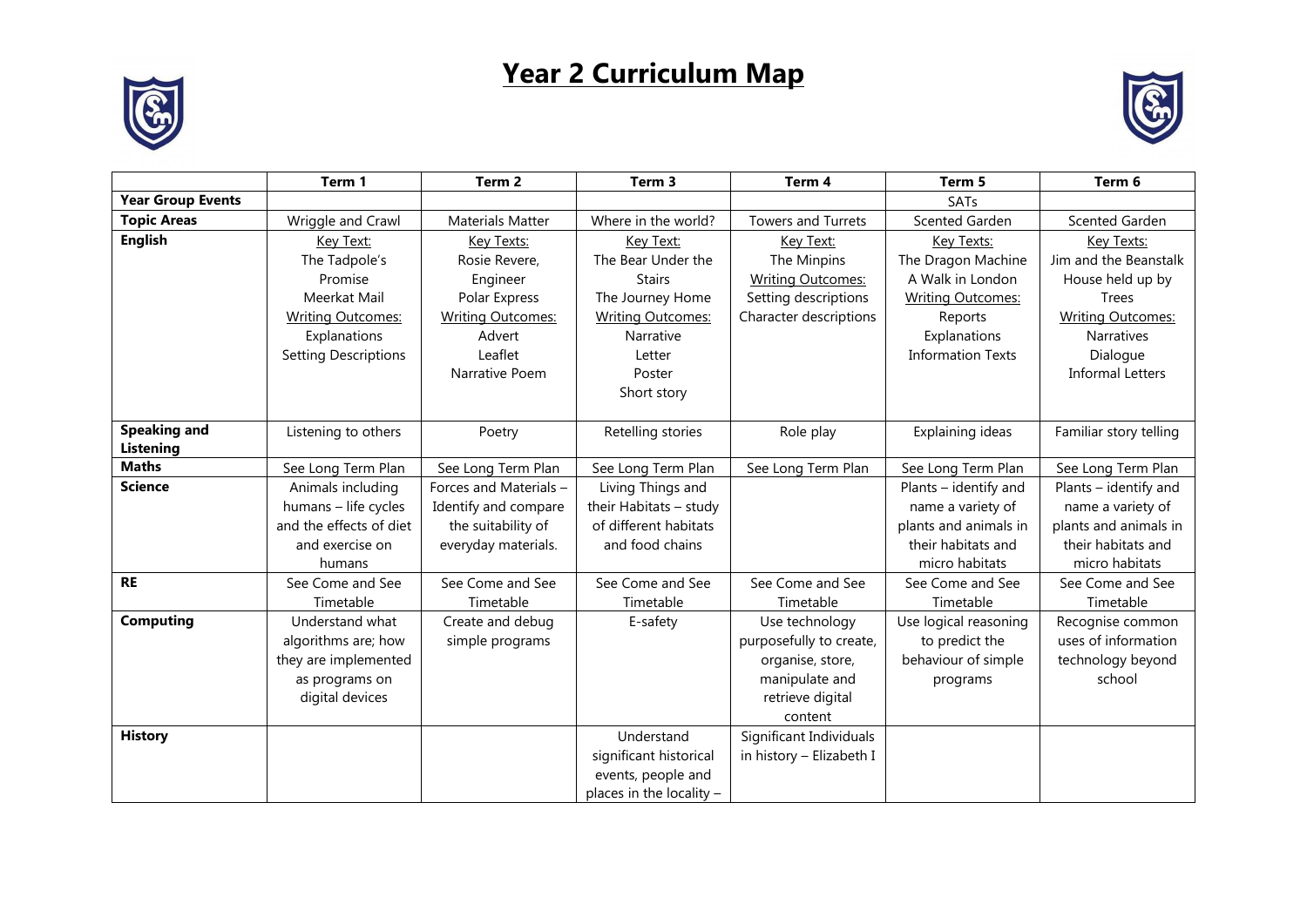## **Year 2 Curriculum Map**



|           |                        | a study of Hever       | Significant Events in |                        |                       |
|-----------|------------------------|------------------------|-----------------------|------------------------|-----------------------|
|           |                        | Castle and its history | history - The Spanish |                        |                       |
|           |                        |                        | Armada                |                        |                       |
| Geography | Identify daily weather | Identify the location  |                       | Locate and identify    | Use simple compass    |
|           | patterns in the UK     | of hot and cold areas  |                       | characteristics of the | directions and study  |
|           |                        | of the world           |                       | 4 countries and        | simple maps           |
|           |                        |                        |                       | capital cities of the  |                       |
|           |                        | Name and locate the    |                       | United Kingdom         |                       |
|           |                        | world's 7 continents   |                       |                        |                       |
|           |                        | and 5 oceans name      |                       | Understand             |                       |
|           |                        |                        |                       | geographical           |                       |
|           |                        |                        |                       | similarities and       |                       |
|           |                        |                        |                       | differences through    |                       |
|           |                        |                        |                       | studying of a small    |                       |
|           |                        |                        |                       | area of the United     |                       |
|           |                        |                        |                       | Kingdom, and of a      |                       |
|           |                        |                        |                       | small area in a        |                       |
|           |                        |                        |                       | contrasting non-       |                       |
|           |                        |                        |                       | European country -     |                       |
|           |                        |                        |                       | Brazil.                |                       |
|           |                        |                        |                       | Geographical           |                       |
|           |                        |                        |                       | vocabulary:            |                       |
|           |                        |                        |                       | (physical features)    |                       |
|           |                        |                        |                       | cliff, valley and      |                       |
|           |                        |                        |                       | vegetation.            |                       |
|           |                        |                        |                       | (human features)       |                       |
|           |                        |                        |                       | factory, office, port, |                       |
|           |                        |                        |                       | harbour                |                       |
| Art       |                        | Sculpture - creating   | Painting - Tudor      | Drawing -              | Collage -             |
|           |                        | clay fish.             | portraits.            | observational          | Using flowers, fruits |
|           |                        |                        |                       | drawings of plants.    | and vegetables to     |
|           |                        |                        |                       |                        | create pictures.      |